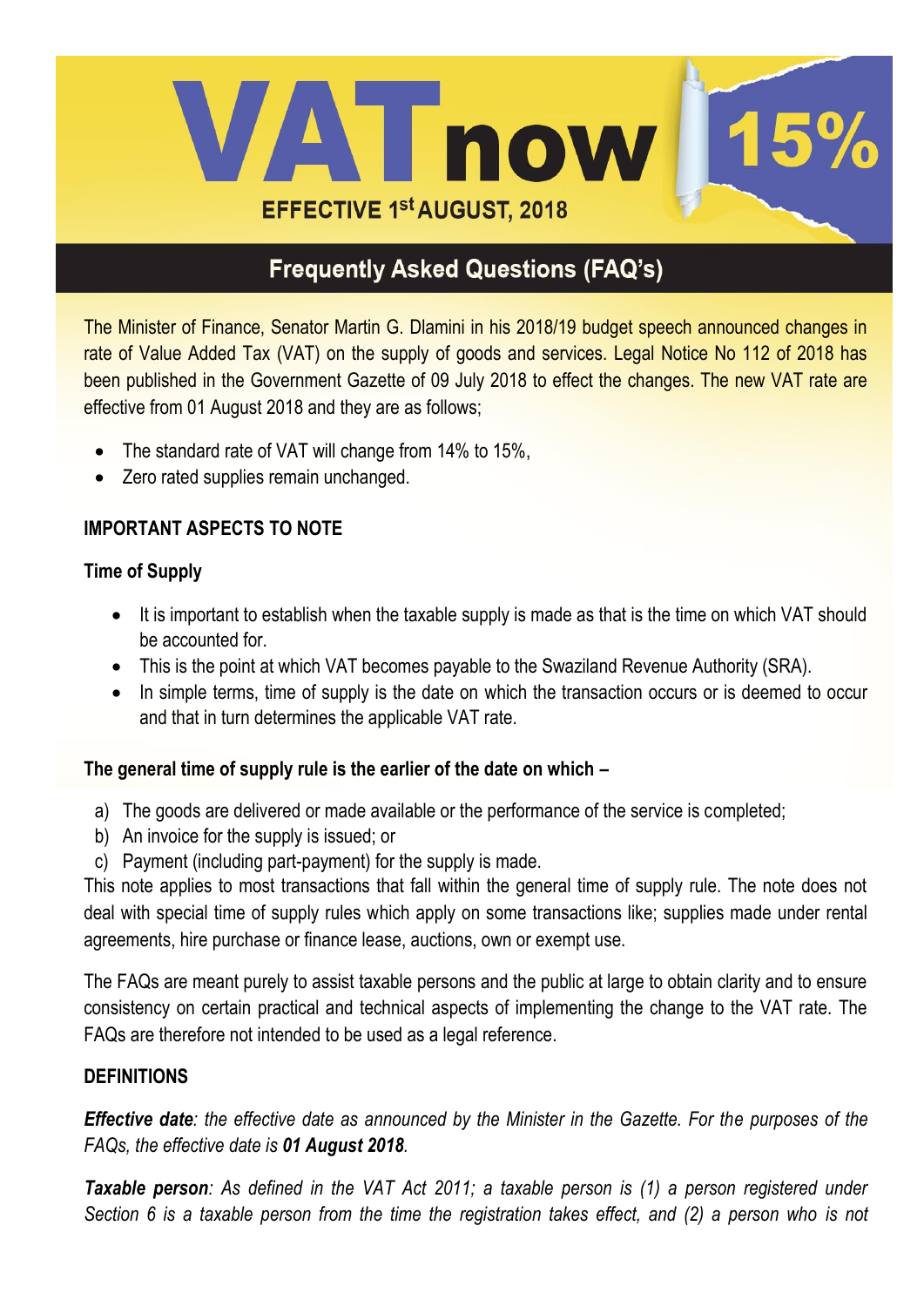

*registered, but who is required to apply to be registered under Section 6, is a taxable person from the first day of the month immediately following the period in which the duty to apply for registration arose.*

### **QUESTIONS & ANSWERS**

- **1. What is the new VAT rate?** The new rate is 15%
- **2. When is the increase effective?** The effective date is **1 August 2018**.
- **3. How does the increase affect me as a Taxable Person/ VAT Registered Business?**

Generally, the change should be fairly neutral if you only make taxable supplies as the increased rate of VAT will be charged to your customer and your additional VAT expenses can generally be claimed as input tax. However, if you also make exempt or other non-taxable supplies, the increased VAT may become a cost to your business if it cannot be claimed as input tax or the VAT charged is specifically denied as input tax.

**4. How does the increase affect me if I am an ordinary consumer or my business is not registered for VAT?**

Businesses and consumers that are not registered for VAT will be charged 15% from the 1 August 2018. The increased rate will be reflected on tax invoices that must be issued by the taxable person to the customer/purchaser.

**5. How will the increase affect me if I am registered for VAT and I am using the invoice basis of accounting?** 

You must charge VAT at the rate of 15% instead of 14% on any taxable supplies that you make on or after 1 August 2018 and account for the VAT charged on invoices issued in your VT01 return form. Similarly, you will be able to claim input tax at the new VAT rate on any taxable supplies made to you on or after the effective date, provided that you meet the normal rules for claiming input tax (that is, you have the tax invoices and other required documents etc.).

You must claim input tax at the old VAT rate on supplies that took place before the effective date, subject to certain exceptions. You will therefore need to carefully check the tax invoices that you receive after the effective date before completing and submitting your VAT return form and making the payment.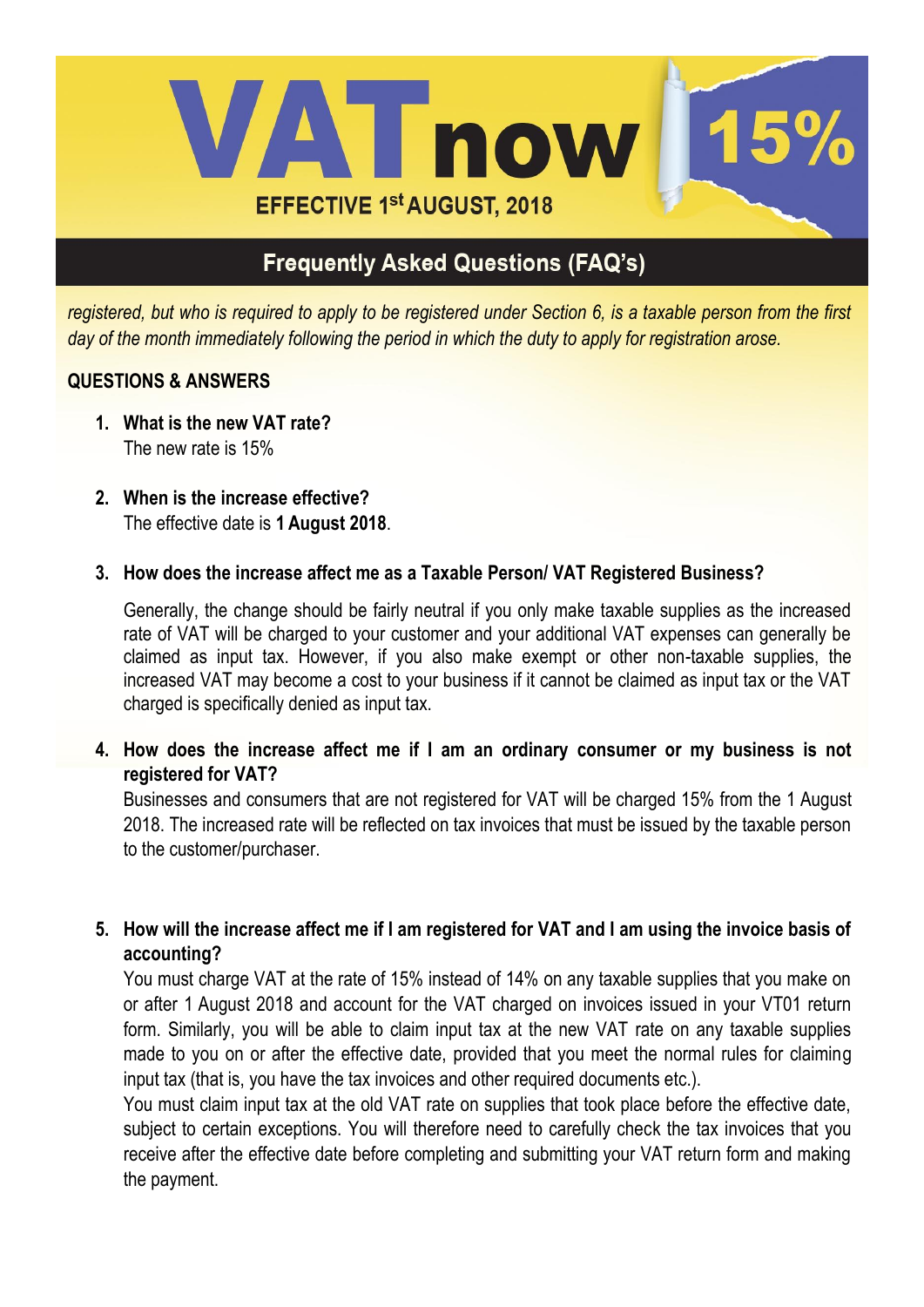

**6. How will the increase affect me if I am registered for VAT on the cash basis accounting?** The same answer mentioned in Question 5 above will apply, but you must remember to check the rate at which VAT was charged based on the original time of supply when making or receiving payments. If the time of supply for a supply you have made or received was before 1 August 2018, then you must continue to declare output tax or claim input tax based on the VAT rate of 14% that applied at the time the original supply was made.

#### 7. **How do I determine the transaction date?**

Transaction date is referred to as the "time of supply" as referred to in Section 14 of the VAT Act, 2011. It is very important to understand the time of supply rules relating to various transactions as the prevailing rate of VAT on that date will apply to the transaction concerned.

#### **8. What is the general time of supply which applies to most transactions?**

The general time of supply is the date that any payment of the VAT-inclusive price (consideration) for the supply is made, or an invoice is issued in respect of the supply – whichever event occurs first.

#### **Example**

*A taxable person issues an invoice to a customer for a supply of goods on Day 1, delivers the goods on Day 2, and receives payment on Day 3. The time of supply in this case has been triggered on Day 1, as it was the first of the relevant events to occur. The VAT rate on Day 1 will therefore apply in this case – even if payment was only made later.*

The general time of supply rule applies in the case of supplies that do not have a special time of supply rule.

#### **9. What are some examples of supplies that have special time of supply rules?**

These are but not limited to:

- i) Ongoing, continuous, progressive, successive and periodic supplies such as rental agreements, cleaning contracts, building contracts, security services and subscription services.
- ii) Instalment credit agreements (ICAs) this includes instalment sale agreements and financial leases entered into to acquire vehicles and equipment.
- iii) Lay-by agreements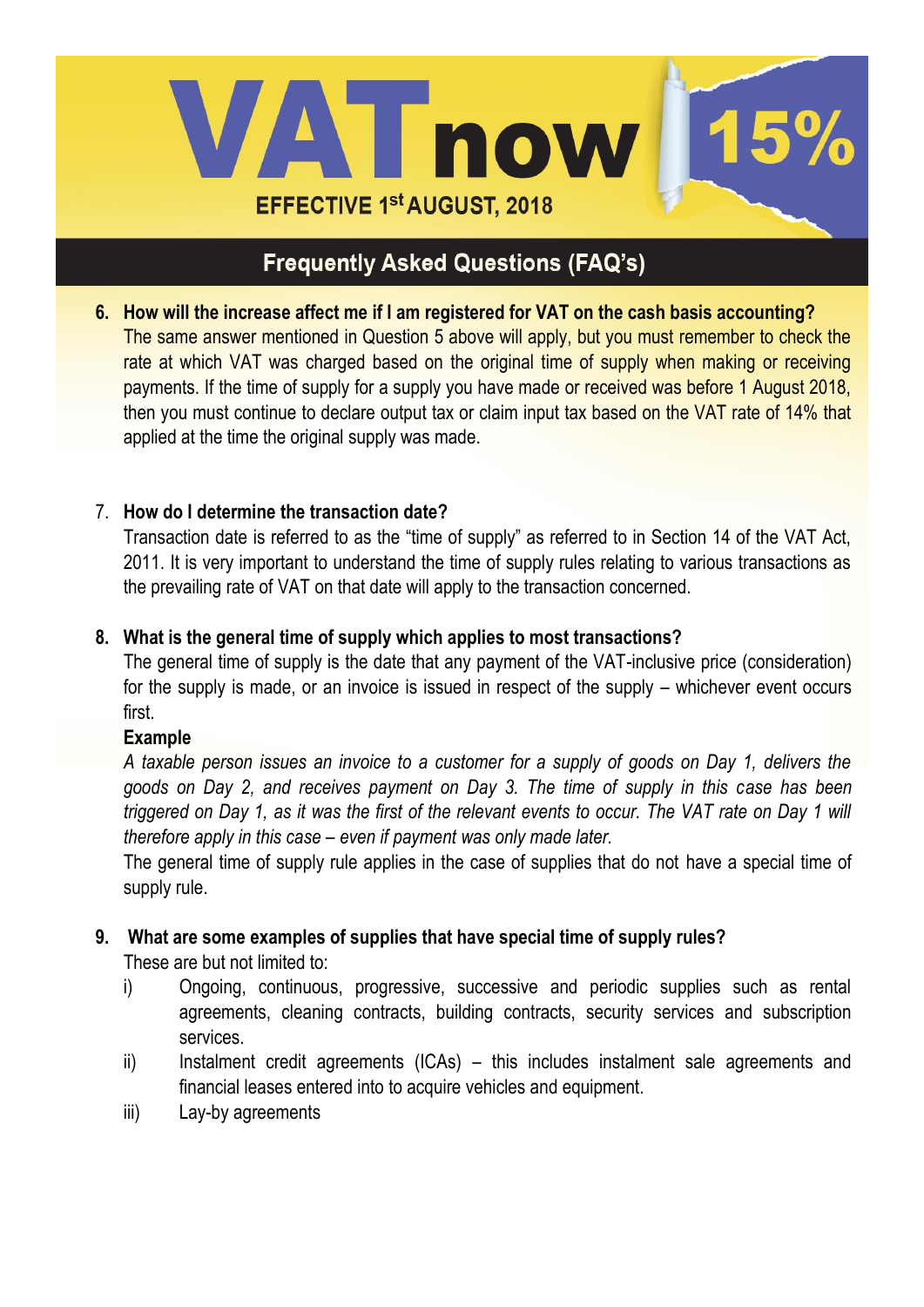

**10. How will the increase work for ongoing contracts such as supplies made under rental agreements, construction and cleaning contracts, insurance and subscription services?** Successive, periodic or continuous supplies – The VAT rate is determined based on the earlier of the date when payment is due or is received. Some examples include property, equipment, car rentals and on-going contracts for maintenance, management, insurance, subscription or cleaning services. These supplies are typically invoiced or paid for in advance on a monthly basis. The increased rate will apply to any payment that becomes due or is received on or after the effective date.

Progressive supplies – The VAT rate is determined based on the earliest of the date when payment is due or is received, or any invoice for payment is issued. Examples include construction, manufacture or assembly of goods where the agreement provides for the purchase price to become due and payable according to the progress made. The increased rate will apply if the earliest of any payment that becomes due or is received or any invoice is issued in respect thereof is on or after the effective date.

Refer to Questions 16 and 17 regarding whether or not the stated price in the ongoing contract may be increased as a result of an increase in the VAT rate.

### **11. How will the increase work for instalment sale agreements and financial leases?**

Supplies made are not regarded as being supplied successively, periodically, continuously or progressively as discussed in Question 10.

The time of supply for goods supplied is the earlier of the date of delivery of the goods, or when payment of any part of the purchase price is made. The increase in the VAT rate will not affect the contract price or the agreed instalment amounts payable for those goods if the actual time of supply was before 1 August 2018, as the output tax and input tax is accounted for upfront regardless of the vendor's accounting basis for VAT.

Note, however, that ongoing monthly service fees charged by your financier may be subject to the increase in VAT. In that case, your instalments may increase to that extent.

#### **12. How will the increase work for lay-by agreements?**

If a lay-by agreement is concluded before the effective date and the payment required to reserve the goods was made to the supplier before the effective date, the old VAT rate of 14% will apply even if the goods are delivered on or after the effective date. If such a lay-by agreement is cancelled and any part of the amount paid to the seller is retained, the seller must declare output tax using the old tax fraction of 14/114. This is also true if a lay-by agreement is cancelled before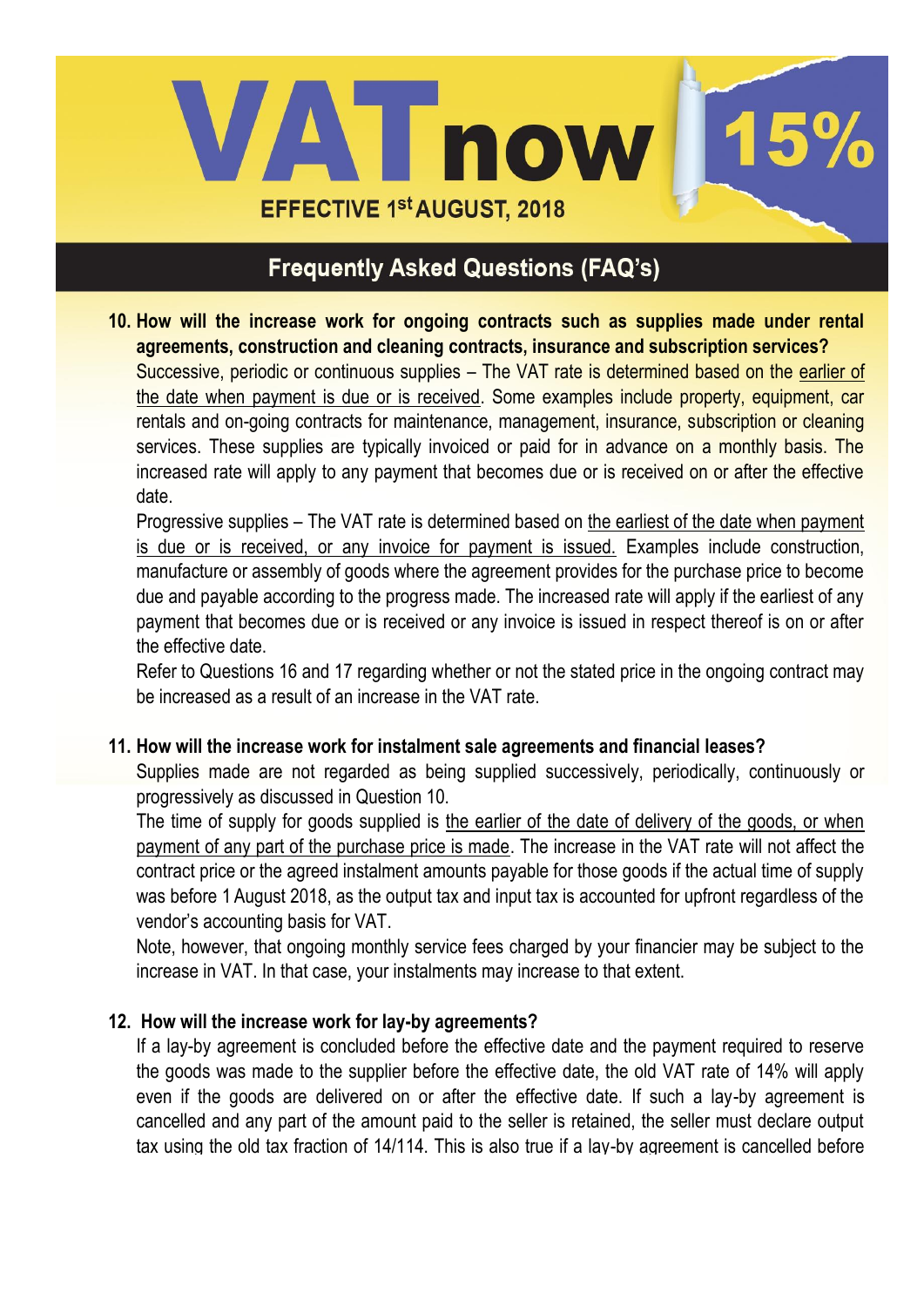

the effective date.

If delivery occurs on or after the effective date in circumstances that are not covered above, the supply of goods under the lay-by agreement will be subject to VAT at 15%. If the agreement is cancelled on or after the effective date in circumstances that are not covered above, the seller must declare output tax using the new tax fraction of 15/115.

#### **13. How will the rate increase work generally for fixed property transactions?**

The rate of VAT for fixed property transactions will be the rate that applies on the date of registration of transfer of the property in a Deeds Registry, or the date that any payment of the purchase price is made to the seller – whichever event occurs first. If a "deposit" is paid and held in trust by the transferring attorney, this payment will not trigger the time of supply as it is not regarded as payment of the purchase price at that point in time.

Normally the sale price of a property is paid to the seller in full by the purchaser's bank (for example, if a bond is granted) or by the purchaser's transferring attorney. However, if the seller allows the purchaser to pay the purchase price off over a period of time, the output tax and input tax of the parties is calculated by multiplying the tax fraction at the original time of supply by the amount of each subsequent payment, as and when those payments are made. In other words, if the time of supply was triggered before the effective date, your agreed payments to the seller over time will not increase because of the increase in the VAT rate on the effective date.

#### *Example*

*A taxable person sells a commercial building and issues a tax invoice to the purchaser on 10 June 2018. If the property will only be registered in the Deeds Registry on or after the effective date and payment will be made by the purchaser's bank or transferring attorneys on the same date, then the time of supply will only be triggered at that later date. In this case, VAT must be charged at 15% as the rate increased on the effective date which would be before the time of supply. It does not matter that an invoice or a tax invoice was issued before the time of supply and before the VAT rate increased. The tax invoice in this case would also have to be corrected as it would have indicated VAT charged at the incorrect rate of 14%.*

**See also Question 15** below for the rate specific rule that provides an exception for the purchase of "residential property" or land on which a dwelling is included as part of the deal.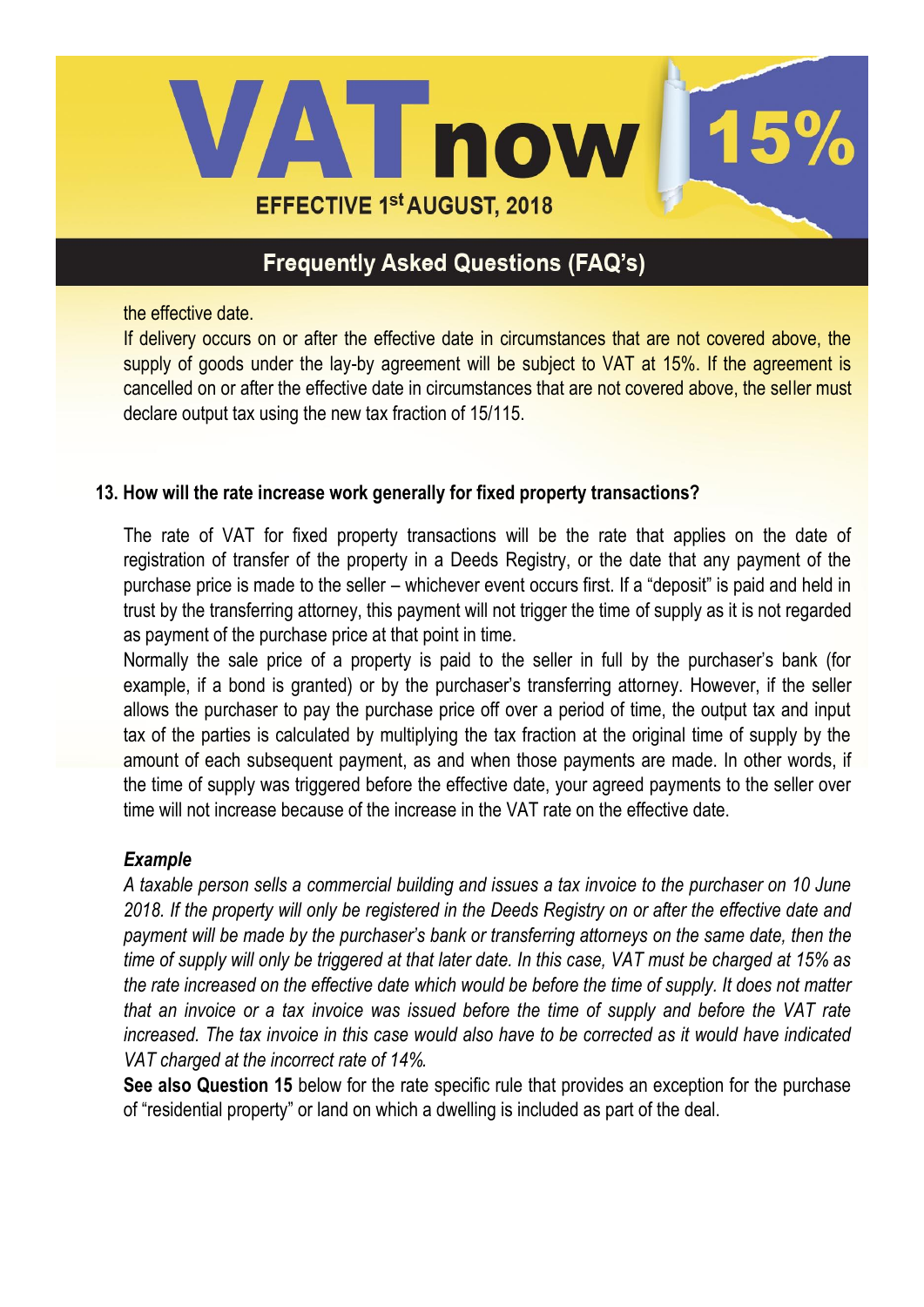

#### **14. Will I be able to increase the price that I charge under existing ongoing contracts concluded before the increase in the VAT rate?**

*Contract prices agreed by the parties* – Generally, the supplier (being a taxable person may increase the contract price and recover the additional VAT from the customer under an existing contract concluded before the effective date if the supplies will continue after that date. This rule applies even if any other law states otherwise. The supplier will, however, not be able to increase the price or recover the increase from the customer if the parties have specifically agreed in writing in the contract that it may not be increased.

Whether the additional amount is recoverable from the customer or not, the supplier must account for VAT on any supplies made on or after the effective date at the increased VAT rate.

*Prices set under an Act or regulation* – As mentioned above, the supplier may increase the contract price even if any other law states otherwise. However, if the Act or regulation concerned actually sets the price and contains an explicit statement that the amount may not be increased, then the price will stay the same and may not be increased until that other Act or regulation that sets the price is amended accordingly. (See also Question 17.) The supplier will not be able to increase the price or recover the increase from the customer if the parties have specifically agreed in writing in the contract that it may not be increased.

Whether the additional amount is recoverable from the customer or not, the supplier must account for VAT on any supplies made on or after the effective date at the increased VAT rate.

**15. What is the position when fees or charges are calculated with reference to another amount (the base amount)?**

You must first establish if the base amount is expressed as a VAT-inclusive or VAT-exclusive amount.

- *VAT-inclusive base amount* the calculated fee or charge will automatically include VAT at the increased rate of 15% if the supply took place on or after 1 August 2018. The VAT amount is calculated by multiplying the new tax fraction 15/115 by the final purchase price.
- *VAT-exclusive base amount* VAT at the increased rate of 15% must be added to the calculated fee or charge to determine the final VAT-inclusive purchase price if the supply took place on or after the effective date.

If the base amount is prescribed in another Act or regulation, then as explained above, it must be established if that base amount is expressed as a VAT-inclusive or VAT-exclusive amount. The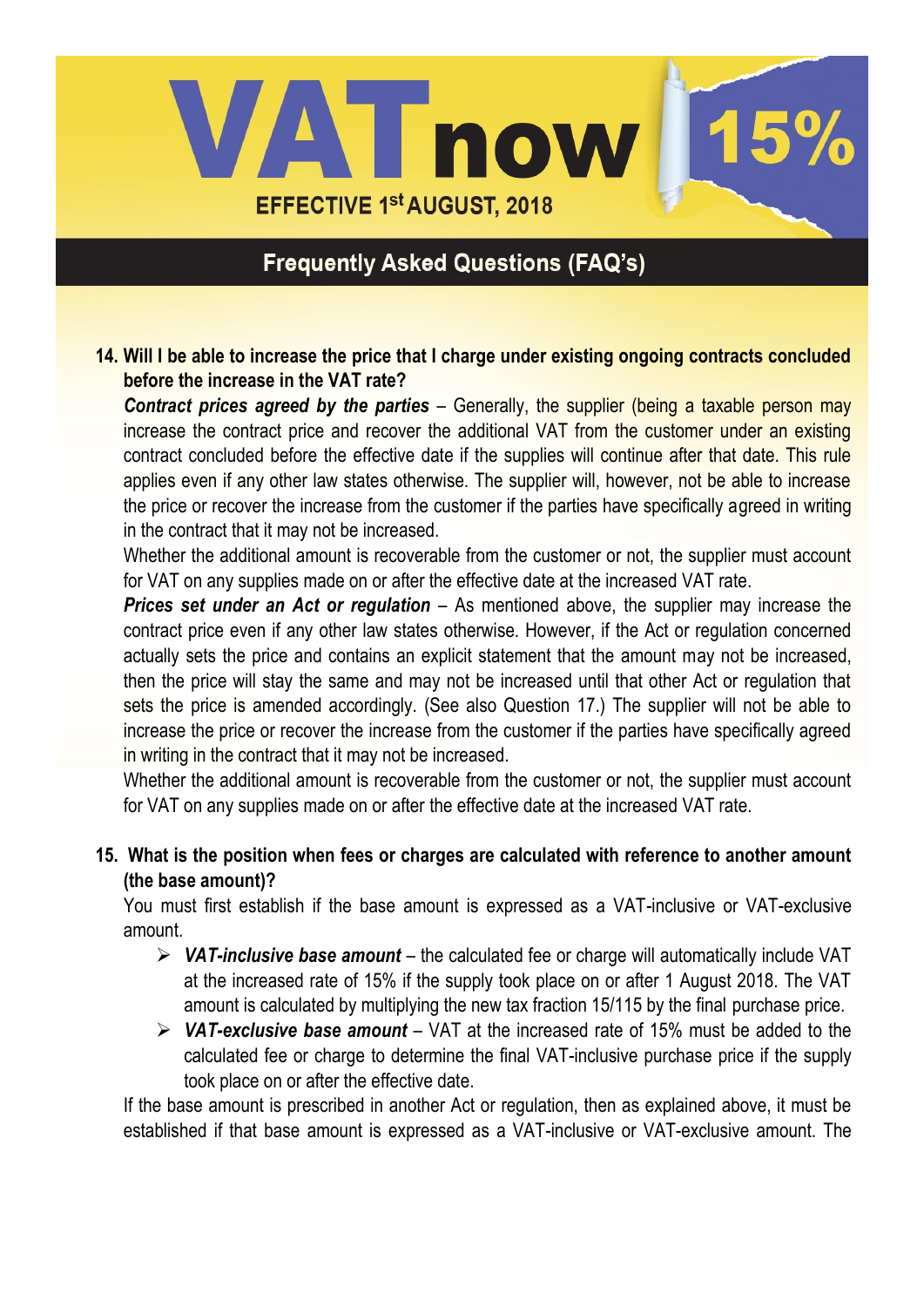

base amount will also increase as a result of the increase in the VAT rate unless that Act or regulation contains an explicit statement to the contrary. (**See also Question 16**.)

VAT Taxable persons need to pay attention to how the base amount is calculated, as well as the method upon which the formula is based that is applied to the base amount. This is especially important if you are using a VAT-inclusive base amount or a VAT-inclusive formula to calculate the fee or charges, as the calculated fees in that case are likely to be based on the incorrect assumption that VAT is included at 14%. In order to avoid commercial disputes, taxable persons should be clear in their agreements regarding how the base amount is calculated as well as the methods that are used for calculating the fees or charges based thereon. The formulae used should clearly demonstrate how the new VAT rate of 15% features in those calculations.

**16. Are there any rate specific rules regarding the application of the increased VAT rate for supplies that span the date of the VAT rate increase?**

Yes, although the time of supply rules normally fix the date upon which the liability for VAT in respect of a transaction arises, including the VAT rate, rate specific rules may apply when the VAT rate increases.

The general effect of these rate specific rules is that if a transaction was entered into before 1 August 2018, but delivery of the goods or performance of the services only takes place on or after the effective date, the following rules apply:

- *In the case of goods* use the VAT rate that applies on the date that the goods are actually delivered or made available for collection; and
- *In the case of services* use the VAT rate that applies on the date the services are physically performed or actually rendered.

These rules are explained further in **Questions 19 to 21**.

Regardless of any rate specific rule which applies in relation to the increase in VAT rate, taxable persons must still account for VAT on the transactions concerned in the relevant tax periods under the normal time of supply rules (see Questions 7 and 8).

### **17. What happens if I have actually delivered the goods or performed the services before 1 August 2018, but the invoicing or payment only occurs after that date?**

The VAT Act provides that you must charge VAT at 14% even if the normal time of supply for those supplies (invoicing or payment) occurs after the increase in the VAT rate. This is explained by way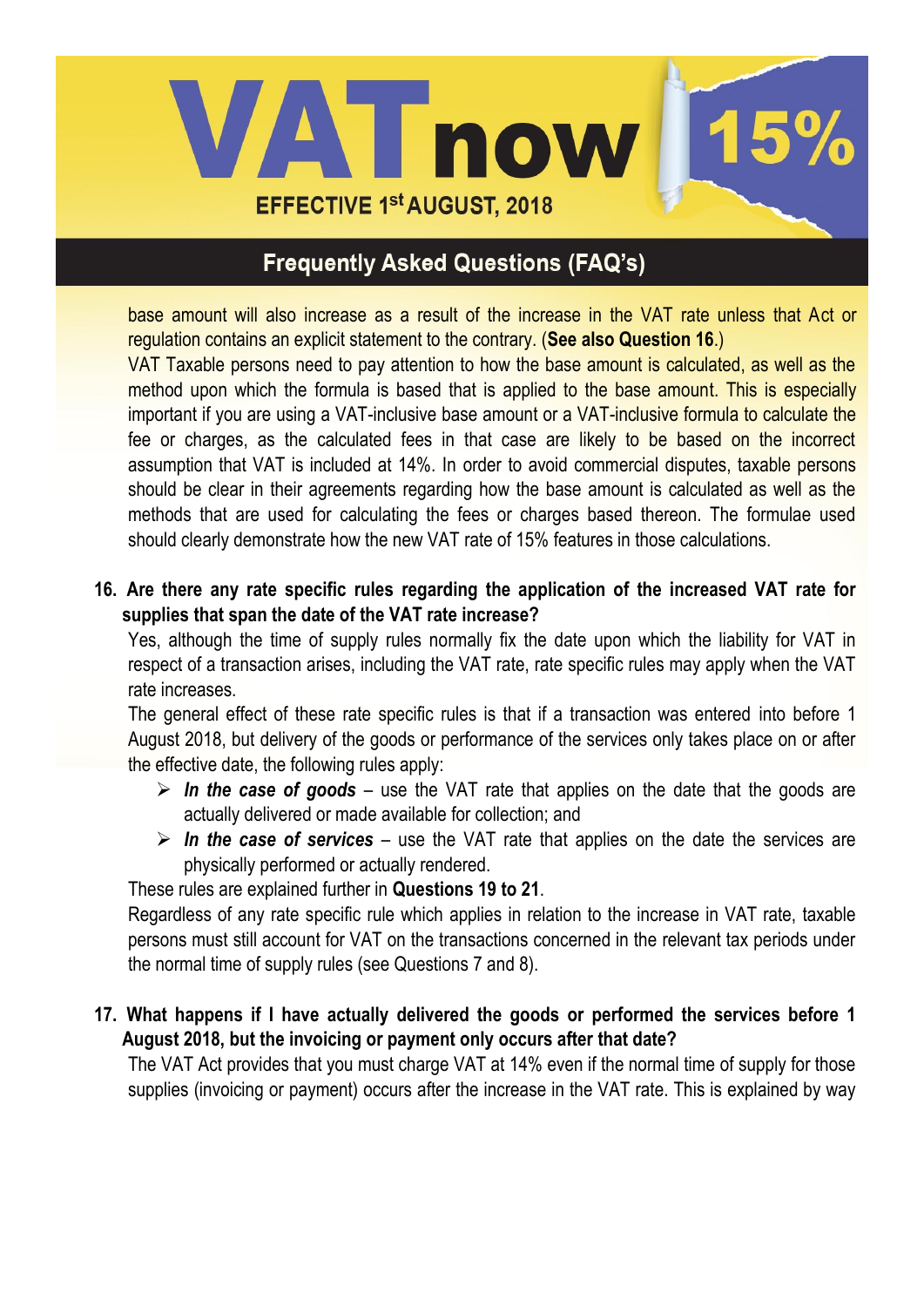

of the example below.

#### *Example*

*If a firm of auditors (being a vendor) has actually supplied auditing services to a customer before the effective date, but the invoicing and payment only occurs after the effective date, the auditing firm must charge VAT at 14% for those services and not 15%.*

**18. Can I get an additional input tax adjustment for the trading stock on hand that I bought at the previous VAT rate of 14%?**

No. Input tax is claimed based on the VAT rate that applied when you acquired the goods or services (that is, based on the time of supply of the acquisition). The law does not make provision for any input tax adjustments for trading stock on hand if the VAT rate increases.

#### **19. How will the VAT rate increase work for the importation of goods or services?**

*Importation of goods* – the date of importation is the date that Customs clears the goods for home consumption. If the clearance date is on or after 1 August 2018, the new rate of VAT will apply, even if the goods arrived in the country earlier or if the documents in connection with the importation were prepared before the clearance date.

*Imported services* – time of supply for imported services is the earlier of the time that –

- i) An invoice is issued by the supplier or the recipient in respect of the supply; or
- ii) The time any payment is made by the recipient in respect of that supply.
- iii) VAT must therefore be charged on imported services at the applicable rate on the earlier of the above dates.
- **20. Can I increase the price of products in my store to include the new rate of VAT without having to change all the individual price tickets?**

When you issue or receive a quote, order or purchase order, the time of supply is generally not triggered. It will therefore not influence the VAT rate that applies to a transaction.

You may increase the price to take into account the increased VAT rate if you choose. The same applies if you tendered for a contract at the old rate of 14%.

You must therefore be aware that if you tendered for a government or other contract and you choose not to increase your price, you will still have to charge output tax at the new standard rate of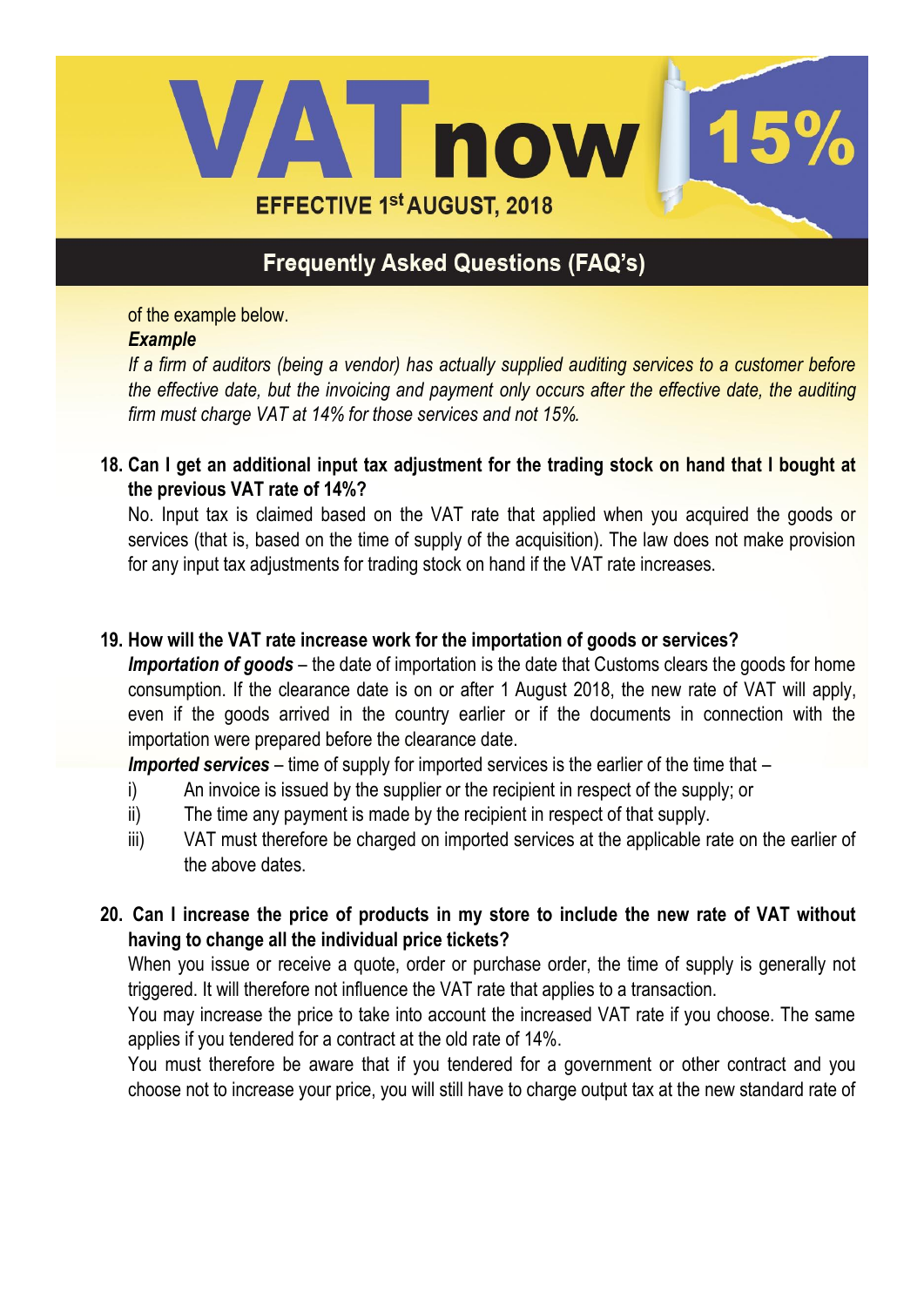

15% unless any of the exceptions apply as discussed in these FAQs.

**21. What are my responsibilities if I do not have enough time to change my business systems to accommodate the increased VAT rate?**

You will have to manually recalculate your system-generated amounts to take into account the difference when you close off the VAT reporting period (tax period), and declare the VAT reflecting the increased VAT rate in the VAT return concerned.

If you have under declared the VAT payable in your VAT return, you must submit an amended return with the inscription "Amendment" in a prominent place.

### **22. What happens if I incorrectly charged the old rate of VAT on a supply instead of the increased rate?**

You should try and correct the error by engaging with your customer as soon as possible preferably before you have to submit your VAT return and payment for the tax period concerned. In this regard, you may issue a debit note to correct the VAT charged on the previously issued tax invoice. Alternatively, if you choose not to follow this up with your customer, or you are unable to recover the amount from your customer, you will have to bear the difference as a business cost.

If you are only able to correct the error after submitting your VAT return for the tax period concerned, you may be liable for penalty and interest on the difference between what you have declared and the correct amount. Alternatively, to avoid penalty and interest, you can declare VAT at the rate of 15% on the consideration indicated on the tax invoice and correct the tax invoice for the recipient in the next tax period, or you can issue a debit note for the difference in the next tax period if you have not charged the full consideration (as the case may be).

### **23. What happens if the tax invoice from my supplier incorrectly reflects the old rate of VAT instead of the new rate?**

If the tax invoice is not corrected by the supplier before you have to submit your VAT return for that tax period, your input tax will be limited to the VAT indicated on the tax invoice. You may then claim the difference as input tax in a subsequent tax period once the supplier corrects the purchase price and the VAT on the tax invoice issued to you, or the supplier issues you with a debit note for the difference in consideration (as the case may be).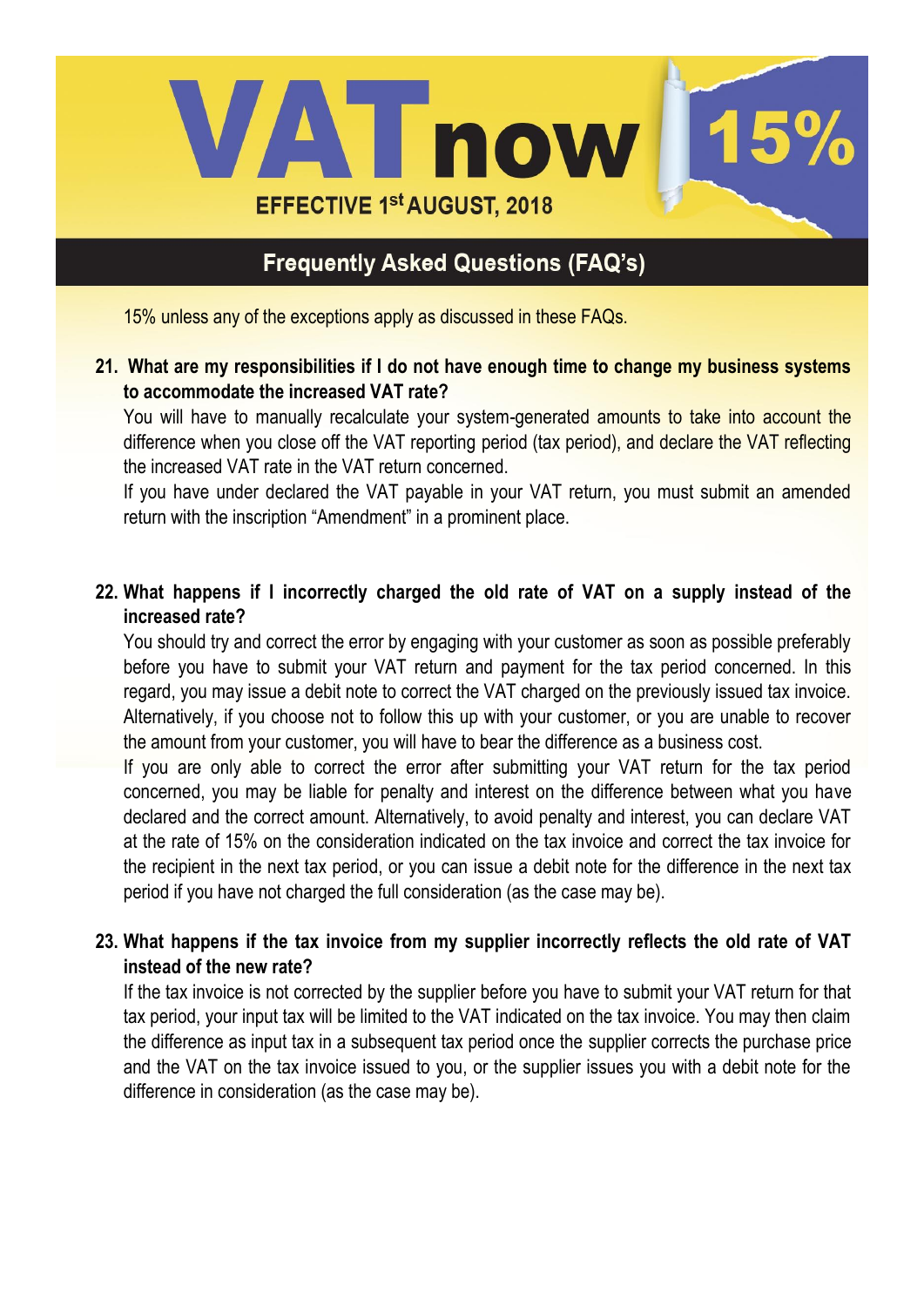

**24. Will the VAT return form be amended in time so that VAT Taxpayers can correctly submit for the first period after the increase?**

Yes. The return forms have already been amended to factor in the rate increase.

It has been updated to reflect the new VAT rate of 15%. Furthermore, the VAT return and related systems have been updated to process the relevant calculations at the new rate of 15%.

**25. How do I complete my VAT return form if the new VAT rate applies in the middle of my tax period?** 

Regardless of your VAT reporting period, you must still charge VAT at the increased rate of 15% from the effective date. The new VAT return form does provide for both the old rate (14%) and new rate of 15%. All 14% related declarations must be made under the relevant "OTHER" field(s) provided in the new return form.

**26. What rate must be charged on the sale of face value vouchers which are sold before the increase in the VAT rate, but exchanged for goods after the rate change?**

The sale of the face value vouchers is disregarded for VAT purposes. There is therefore no VAT implication at the point at which the voucher is sold. When the customer later redeems the voucher on or after the effective date as payment for specific goods or services, the supplier will merely charge VAT at the increased rate of 15%, as that is the VAT rate that applies at the time of supply of the goods.

If the voucher was redeemed before 1 August 2018, the supplier would have charged VAT at the rate of 14%.

**27. What VAT rate applies if vouchers for specified goods or services are sold before the increase in the rate of VAT, but the supplies are only rendered after the rate change?** Vouchers for specified goods or services are not disregarded for VAT. As the voucher was sold before the effective date, the tax rate of 14% must be applied. If the vouchers were sold on or after the effective date, the tax rate of 15% applies. No VAT is payable on the redemption of the vouchers, as the VAT consequences are triggered on the sale of the voucher.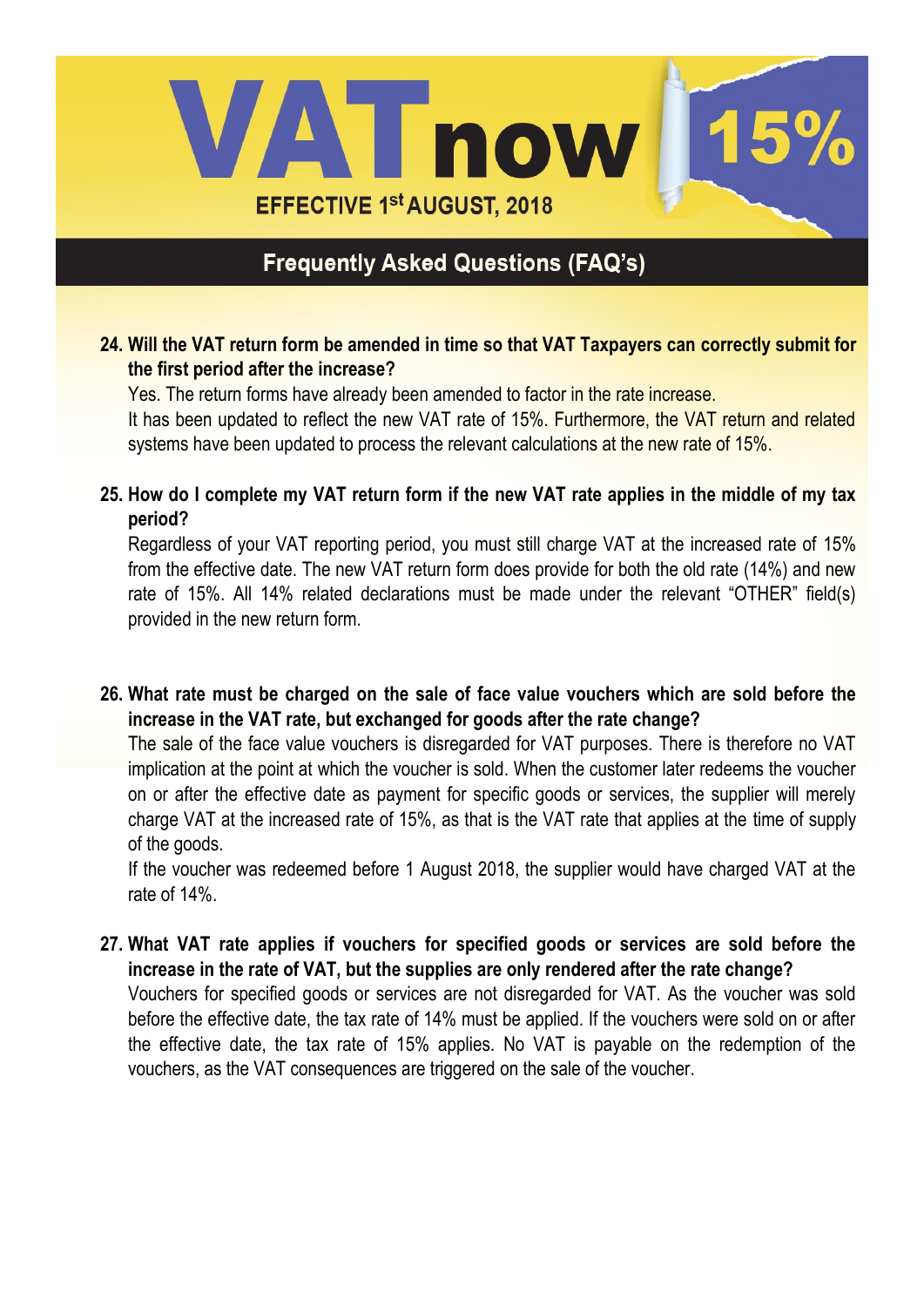

#### *Example*

*A customer purchases a voucher for a massage treatment at E570 on 10 June 2018. The price includes VAT at the rate of 14%. The client books into the spa for the treatment on 4 August 2018. What rate must be charged?*

*Although the services are actually only rendered on 4 August 2018, VAT must be charged at the rate of 14% as the voucher was sold before the increase in the VAT rate.* 

### **28. What VAT rate do I apply when issuing debit and credit notes for any subsequent price adjustments or returned sales?**

When making any subsequent adjustment to the previously agreed price for supplies made before the effective date, the debit or credit notes must be issued using the tax fraction 14/114. You must, however, keep in mind that there are special time of supply rules for certain supplies and other rate specific rules may have applied regarding the VAT rate charged on the original supply.

If VAT was charged at the increased VAT rate of 15% and not 14% because of the application of a rate specific rule, then any debit or credit notes issued in respect of subsequent price adjustments must also be made using the same VAT rate that was charged on the original supply (that is, use the tax fraction 15/115 and not 14/114).

Debit or credit notes relating to price adjustments for supplies made on or the effective date must be made using the new tax fraction 15/115.

### **29. What VAT rate do I apply when I write off any irrecoverable debts?**

Any subsequent write-off of irrecoverable debts must be made using the tax fraction that applied at the time the original supply was made. That is, multiply the old tax fraction 14/114 by the VATinclusive amount written off as irrecoverable if the original supply was made before 1 August 2018. The new tax fraction 15/115 must be used if the original supply was made on or after the effective date.

#### *Example*

*A photocopier machine is supplied under a one year rental agreement commencing on 1 March 2018, with monthly rentals becoming due at the end of each month. If the lessee took possession*